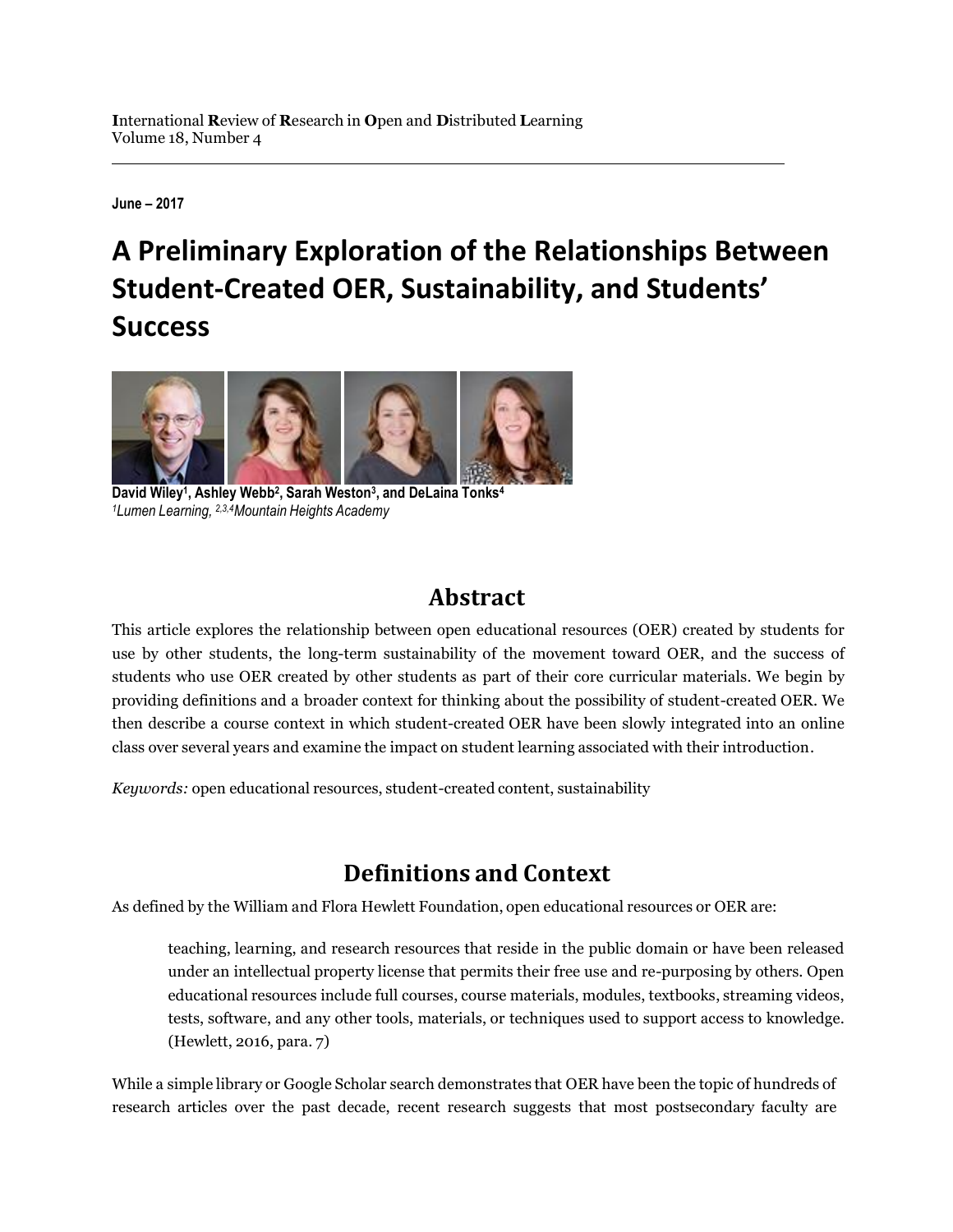unaware of the existence of OER. For example, survey work by Allen and Seaman (2016) shows that only 25.6% of US faculty are either "Aware" or "Very Aware" of OER. Consequently, most US faculty have yet to be introduced to the idea of open educational resources.

When faculty initially hear about OER, their first impulse is often to ask questions like *how do they get created?* Even with the involvement of major philanthropy, *how can the creation of OER be sustained over the long term?* The topic of development models that can sustainability support the creation of OER has been discussed at length for over 10 years. OECD commissioned a series of articles on the topic, including papers by Downes (2006), Dholakia, King, and Baraniuk (2006) and Wiley (2006). These articles list and describe several potential revenue models for the ongoing acquisition of funding to support the creation and upkeep of open educational resources. Many of the projects described in the OECD papers were constantly searching for funding to continue operations, and not all of them succeeded in that task (Parry, 2009).

As they maintain a largely financial focus, the commissioned papers overlook the possible role of students in the creation and maintenance of OER. In describing their primary user groups, Dholakia et al. (2006) list authors, instructors, and "students, who consume the educational materials, and learn" (p. 8). This quote is representative of a broader view of students as novices without the expertise necessary to meaningfully contribute to the creation and maintenance of OER. However, when framed in this manner, the issue of the potential role of students as creators of OER closely resembles the history of the Nupedia and Wikipedia projects.

#### **Novices as Producers of Excellent Content**

Jimmy Wales and Larry Sanger launched Nupedia in 2000. The goal of the Nupedia project was to publish free, openly licensed encyclopedia articles that were written and peer reviewed by experts. This proved to be a slow and laborious effort, and fewer than 30 articles were produced in the project's first year. Wales and Sanger then created Wikipedia in 2001 as a sandbox in which anyone could contribute to the creation of articles that would be subjected to Nupedia's peer review process before publication. As Sanger (2005) later wrote:

My initial idea was that the wiki would be set up as part of Nupedia; it was to be a way for the public to develop a stream of content that could be fed into the Nupedia process. I think I got some of the basic pages written--how wikis work, what our general plan was, and so forth--over the next few days. I wrote a general proposal for the Nupedia community, and the Nupedia wiki went live January 10. The first encyclopedia articles for what was to become Wikipedia were written then. It turned out, however, that a clear majority of the Nupedia Advisory Board wanted to have nothing to do with a wiki. Again, their commitment was to rigor and reliability, a concern I shared with them and continue to have. Still, perhaps some of those people are kicking themselves now. They (some of them) evidently thought that a wiki *could* not resemble an encyclopedia at all, that it would be too informal and unstructured, as the original WikiWikiWeb was (and is), to be associated with Nupedia. They of course were perfectly reasonable to doubt that it would turn into the fantastic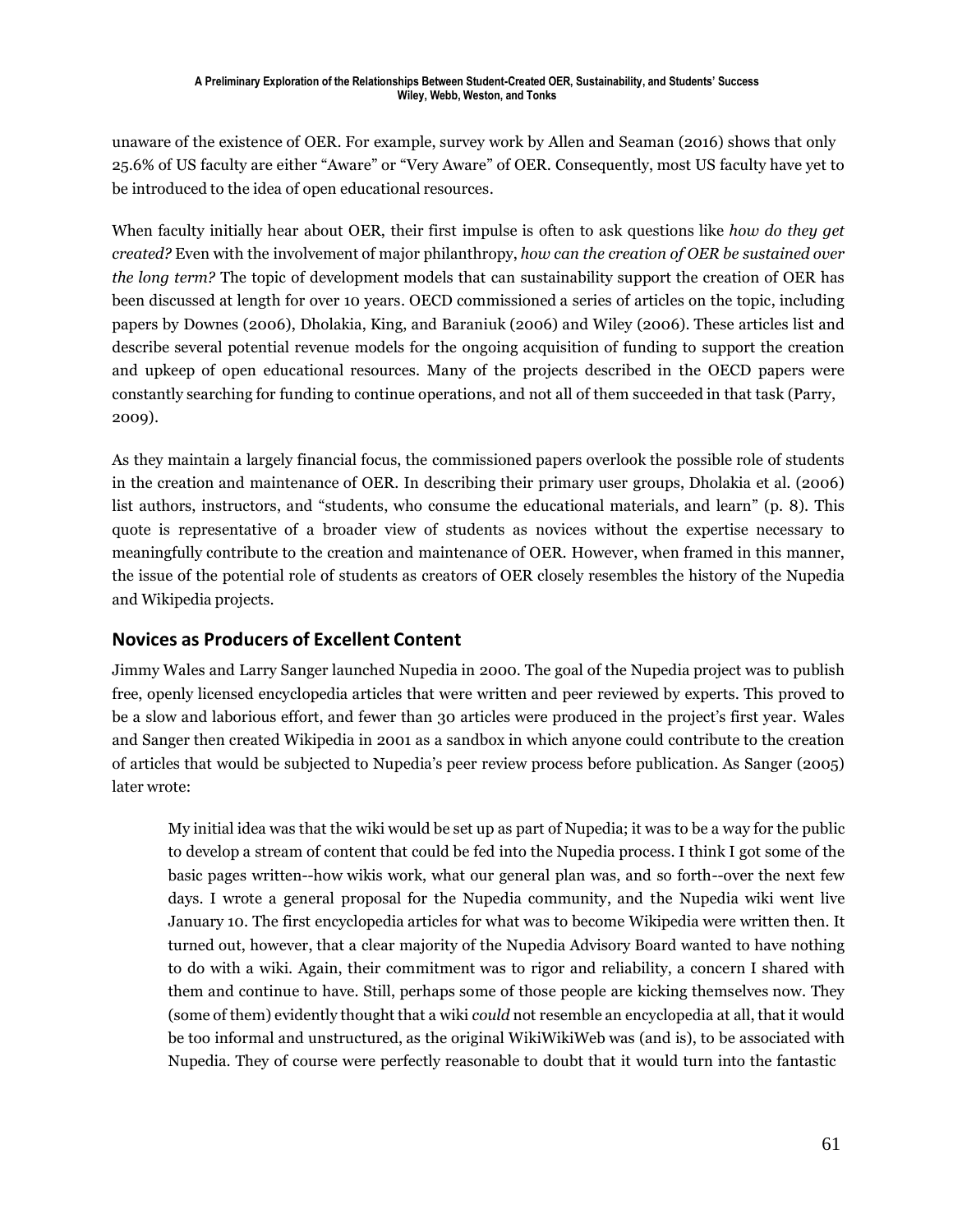#### **A Preliminary Exploration of the Relationships Between Student-Created OER, Sustainability, and Students' Success Wiley, Webb, Weston, and Tonks**

source of content that it did. Who could reasonably guess that it would work? But it did work, and now the world knows better. (para. 33)

The success of Wikipedia as a "fantastic source of content" was completely unexpected, even by its creators. Having witnessed an existence proof of the creation of excellent novice-produced content in the Wikipedia context, there is reason to believe it may be possible that novices (students) might be able to produce excellent open content in educational settings as well.

Shirky (2010) argues that the success of projects like Wikipedia can be attributed (in part) to a combination of what he calls a "cognitive surplus" and the manner in which technology allows us to put this previously unproductive free time to better use. Where the potential of a quiet evening at home was previously limited to playing cards or listening to the radio, that same evening can now be spent contributing to Wikipedia or participating in a broad range of citizen science projects online. While students may not have a large quantity of free time at their disposal to volunteer to participate in projects that make the world a better place, they do spend an incredible amount of time doing homework. We pause here to provide the reader with a sense of how much time students spend doing homework.

According to the US Department of Education's Digest of Statistics (Department of Education, 2016), there were over 20 million students enrolled in a degree-granting postsecondary institution in the US during the fall of 2014. Let us assume that each of these students enrolled in one three credit course that term. For each of the three hours those students spend in class each week they can expect to do two hours of homework outside of class, for a total of six hours of homework per week over a typical 15-week course. Multiplying 15 total weeks times six hours of homework per week times 20 million students equals 1,800,000,000 hours spent collectively on homework per semester. Because many students take more than a single course each semester, this estimate of approximately 2 billion hours per semester spent doing homework is conservative but adequate for our purposes.

#### **Renewable Assignments: For the Students, By the Students**

Following Wiley (2013), we define disposable assignments as those assignments that both faculty and students understand will ultimately be thrown away. Essays and practice problems are examples of assignments that frequently fit into this category – students spend significant time and energy doing this work, faculty spend significant time and energy grading this work, and then it gets returned to students who throw it away. While there is likely a learning benefit to students who complete these disposable assignments,literally throwing away 2 billion hours of work each semester seems like a missed opportunity.

To contrast disposable assignments, we define renewable assignments as those which both provide a learning benefit to the student and result in OER that provide a lasting benefit to the broader community. Assigning students to create, revise, or remix OER results in an artifact that can be used both to evaluate student learning and increase the diversity of voices and perspectives available for study by later students. While not all disposable assignments can be converted easily into renewable assignments, if even a tiny fraction of the 2 billion hours (or more) of work done on disposable assignments could be put to more productive use, this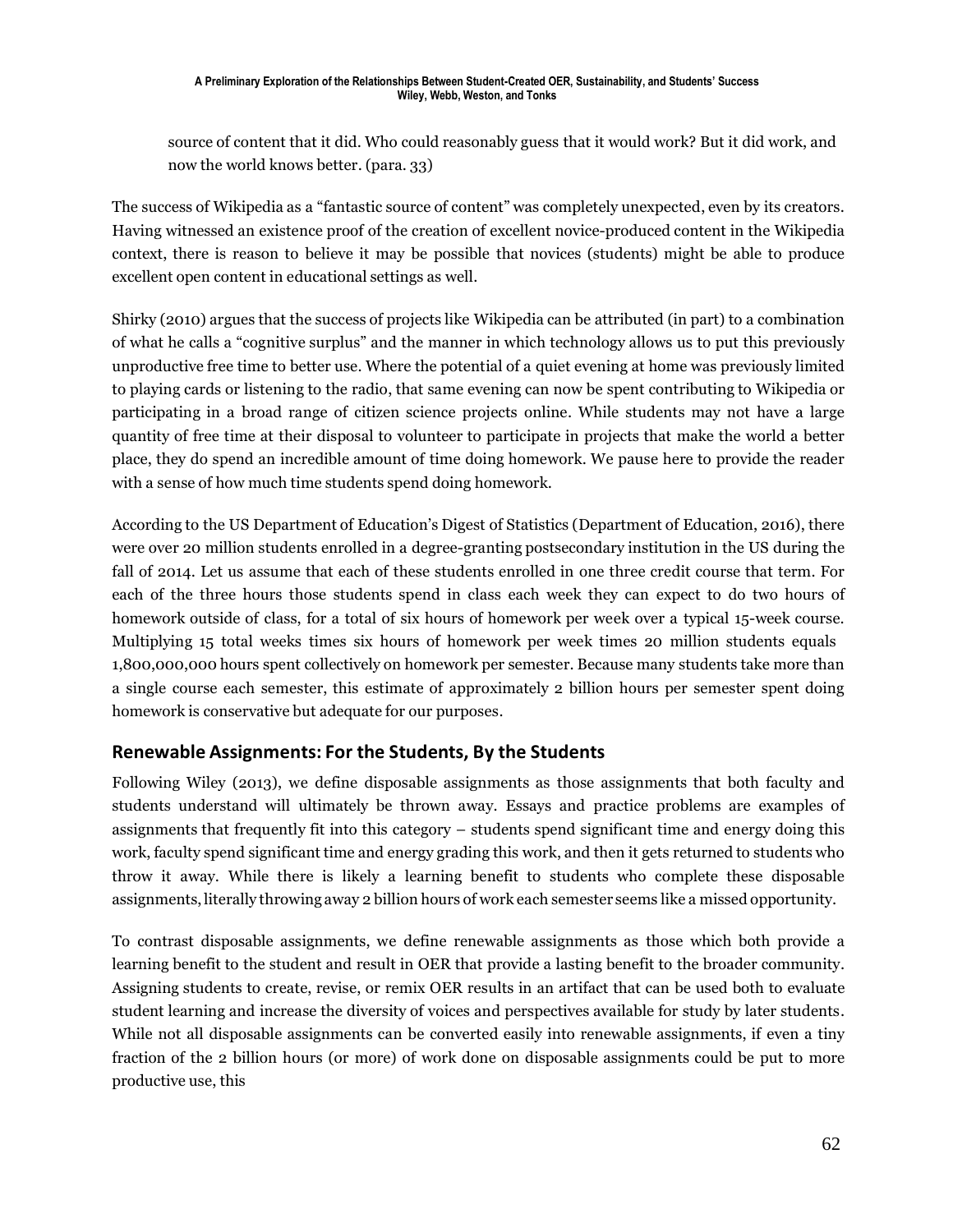Murray (2008) provides an excellent example of a renewable assignment. Instead of writing essays that would be graded by their instructor and then thrown away, students enrolled in SPAN312: *Murder, Madness, and Mayhem: Latin American Literature in Translation* at the University of British Columbia did their writing on Wikipedia where others could read and benefit from their work:

This was not a course about Wikipedia but rather, as with my other courses, its focus would continue to be on Latin America and on the reading of a set number of Latin American literary texts.… These books are neither short nor simple; most of the students' time would be spent reading these hefty tomes, and most of the class time spent explaining and discussing them. So there was little direct discussion of Wikipedia in the classroom. Rather, the assignment was that, in groups, the students should edit (and in a couple of cases create) Wikipedia articles on the texts and authors that we were covering, and that over the course of the semester they should bring these articles up to what in Wikipedia parlance is called "featured article" status. (para. 5-6)

Of the 12 articles written by students, three achieved Featured Article status and eight achieved Good Article status.

Randall, Johnson, West, and Wiley (2013) provide another example of a renewable assignment in their discussion of an openly licensed textbook on the topic of project management written for use in a business school context. A faculty member teaching project management in a graduate program on educational technology adopted the textbook understanding that much of the context and examples provided in the book would be inappropriate for his students. Over several semesters, he assigned students to work with him to collaboratively rewrite the book, adding examples relevant to educational technology, integrating new video case studies they produced, and making other changes that further improved the book for educational technology students.

Azzam et al. (2017) describe a renewable assignment in which fourth year medical students improve the quality of health-related content in Wikipedia. They describe 43 students engaging in research on specific medical topics and making 1528 edits to 43 Wikipedia articles about high interest health topics like diabetes, dementia, and stroke. Collectively, these articles have been viewed over 22 million times since they were improved by the students. Assam et al. demonstrate how students can be assigned work which both demonstrates their mastery and provides lasting benefit to the community.

#### **OER and Quality**

In addition to questions about sustainability, faculty often worry about the quality of OER. According to Allen and Seaman (2016), 28% of faculty list "Not high-quality" as one of the three most important barriers to their use of OER in courses they teach (though "quality" is never defined). The concern is greater (32%) among faculty who describe themselves as being aware of OER than among those who are not aware (19%). This is somewhat surprising given the empirical work on the impacts of OER adoption on student success. For sake of clarity, for the remainder of this article we limit the meaning of the "quality" of educational resources to their effectiveness in supporting learning.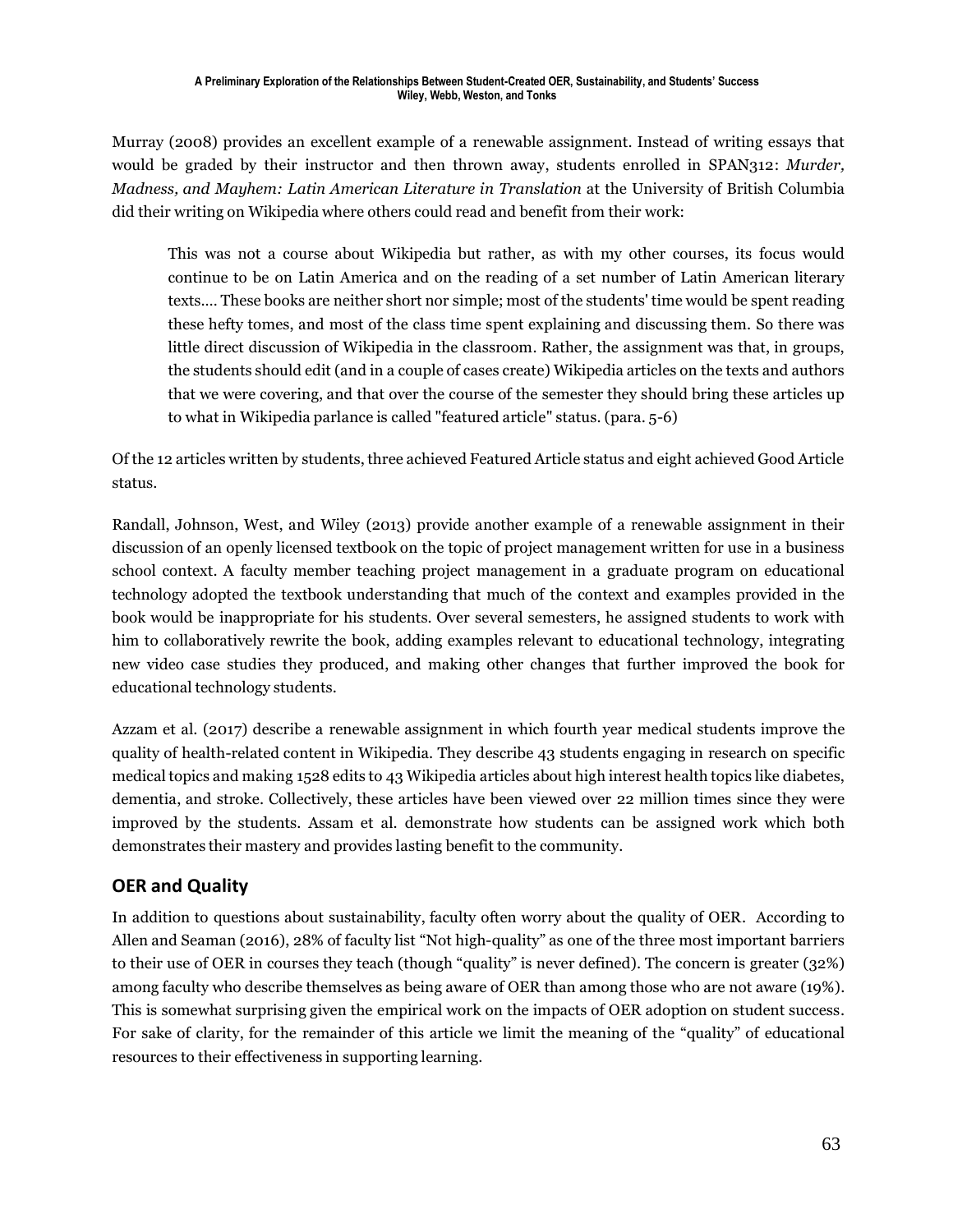Hilton (2016) reviews nine empirical studies published in peer reviewed journals that focus on the effectiveness of OER assigned in place of commercial textbooks as the primary resource for courses. After acknowledging that assigning OER in place of commercial materials saves students a significant amount of money, he writes:

In total 46,149 students have participated in studies relating to the influence of OER on learning outcomes. Only one of the nine studies on OER efficacy showed that the use of OER was connected with lower learning outcomes in more instances than it was with positive outcomes, and even this study showed that the majority of the classes were non-significant differences. Three had results that significantly favored OER, three showed no significant difference and two did not discuss the statistical significance of their results. In synthesizing these nine OER efficacy studies, an emerging finding is that utilizing OER does not appear to decrease student learning. (para. 55)

While remaining silent on the issue of whether OER use is associated with better learning outcomes, Hilton concludes that OER use is not associated with decreases in student learning. This is an incredibly important finding as it means that faculty who adopt OER in place of traditional commercial materials can expect to save their students a significant amount of money without harming student learning.

But what about student-created OER? It appears from the above examples that it is possible for students to participate in the sustainable creation and maintenance of OER, but none investigate the impact on student learning when students use OER created by other students. Hilton demonstrates that using OER in place of commercial materials does not harm student learning, but none of the OER used in the studies he reviews were created by students. Consequently, we do not know what happens when these two strands are brought together. How effective are student-created OER in supporting learning by later students? If studentcreated OER are unable to effectively support learning by other students, they are of little value even if they can be sustainably created and maintained.

While the examples of renewable assignments above are powerful, they describe the work of upper -level undergraduate and graduate students who may not be accurately described as novices. To better understand the question of the learning impacts of using OER produced by other students we identified a setting in which the student creators would be more likely to be true novices – OER created by high school students for other high school students.

## **An Example of Students Learning from Student-CreatedOER**

#### **Institutional Context: Mountain Heights Academy**

Mountain Heights Academy opened in 2009 under the name Open High School of Utah as a virtual charter school with a mission to serve students in 9-12 grades from across the state of Utah (Open High School of Utah, 2009). In 2013, the school added 7th and 8th grades and changed its name to Mountain Heights Academy. The school currently serves 550 full-time students and 200 part-time students in grades 7-12. Each student receives a laptop from the school and access to online courses hosted in the Moodle LMS.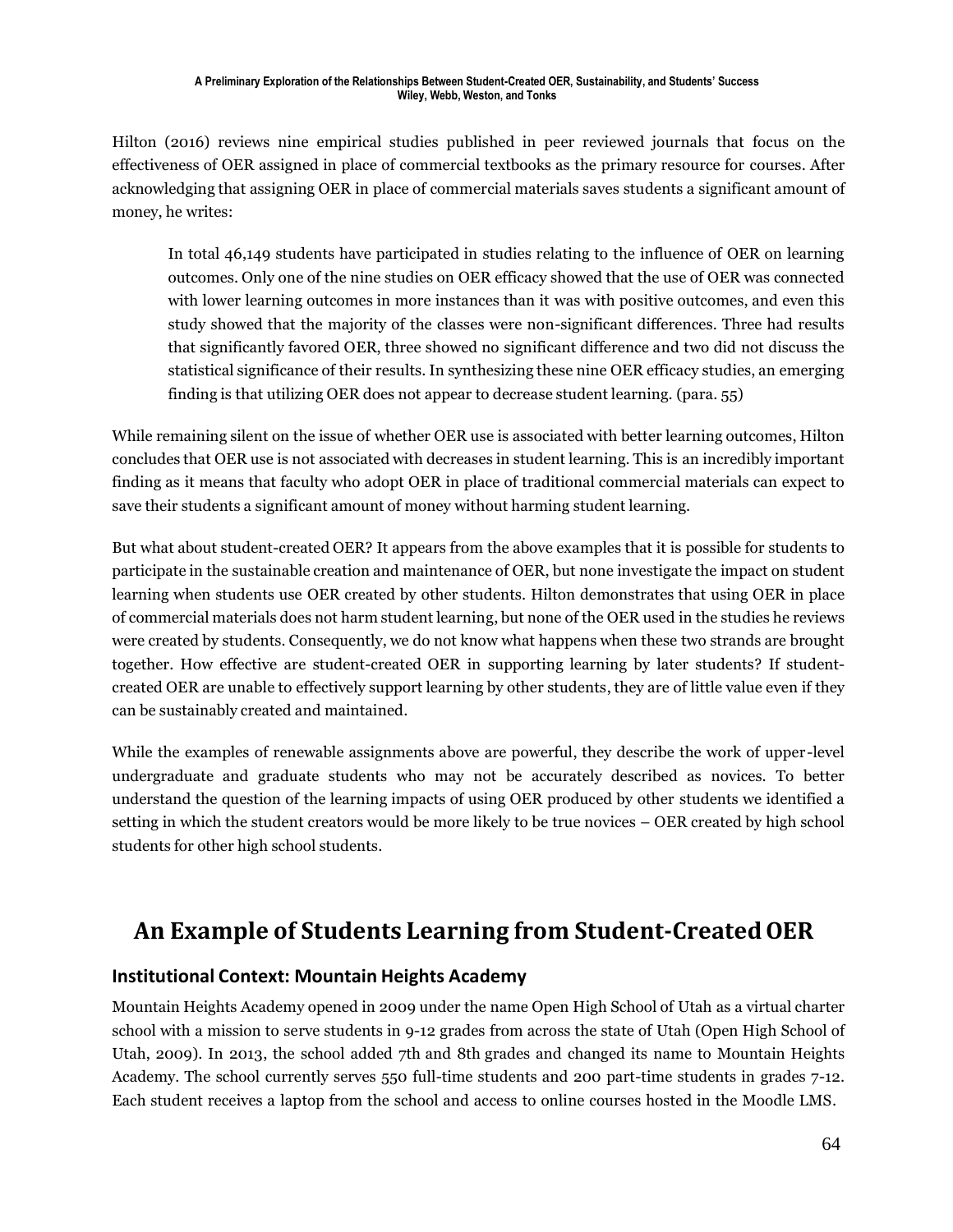Full-time teachers are available both asynchronously and synchronously for a total of four hours per day during their office hours to work with students individually or in small groups (Mountain Heights Academy, 2014). The entire curriculum is built using open educational resources, and the resulting courses are publicly released for universal access worldwide. Students are invited to contribute their own OER to the content of their courses if they choose to do so. Mountain Heights Academy thus provides a rich setting in which to study the impact of student-created OER on student learning.

### **Course Context: Digital Photography**

The Digital Photography course was created and released for the 2010-2011 school year and has been taught each subsequent year. This course is a basic introduction for students in the field of digital photography. The course includes units on camera functions, lenses, image editing and output, photography genres and art history, and composition. After completing the course, students should be able to use artistic images to communicate ideas and themes make educated decisions in purchasing photography equipment with the functionality they desire.

The course is a semester course organized into two quarters. In the State of Utah, students are able to take the course for either Fine Arts or Career Technology Education credit. At the beginning of each term (quarter), there is a section titled "Navigating the Course" that contains tutorials and guides for students, highlighting key skills instructors have identified as necessary for student success in the class. Each quarter of the course is structured into nine weekly modules. Lesson and assessment pieces for each module are due on the Friday of each assigned week. Students are given multiple summative and formative assessment opportunities in the course to demonstrate mastery of concepts, including portfolio creation, essays, multiple choice quizzes, self-evaluation, journaling, and teacher observation. The weekly modules cover at least one major concept and for each concept, there are specific learning objectives and linked assessments. On average, a weekly module contains seven pages, one assignment, and one quiz.

#### **Student-CreatedOER in Digital Photography**

Three opportunities are available for students to add OER to the course each year. First, students are encouraged with extra credit to release their own photos with a Creative Commons license. This involves creating their own account on a photo sharing site like Flickr, uploading their photos, and applying the Creative Commons license. These photos are then evaluated and the strongest photos of a particular concept are selected to be added to the course as examples. Many students have taken advantage of this opportunity since the course was first offered in 2011-2012. Second, at certain points in the course where students have struggled in the past, all students are given the opportunity to raise their grade if they create a tutorial video for a particular assignment. These tutorial videos are evaluated and a few of these are selected to be placed into the course. Approximately five students each year take advantage of this additional opportunity.

Finally, after demonstrating high levels of mastery, strong students are offered the opportunity to be a teaching assistant for the upcoming semester. These students create notes for each unit, study guides for exams, tutorial videos, and review presentations and games that are all added to the course and released as OER. For all materials created by teaching assistants the instructor thoroughly vets the material, edits for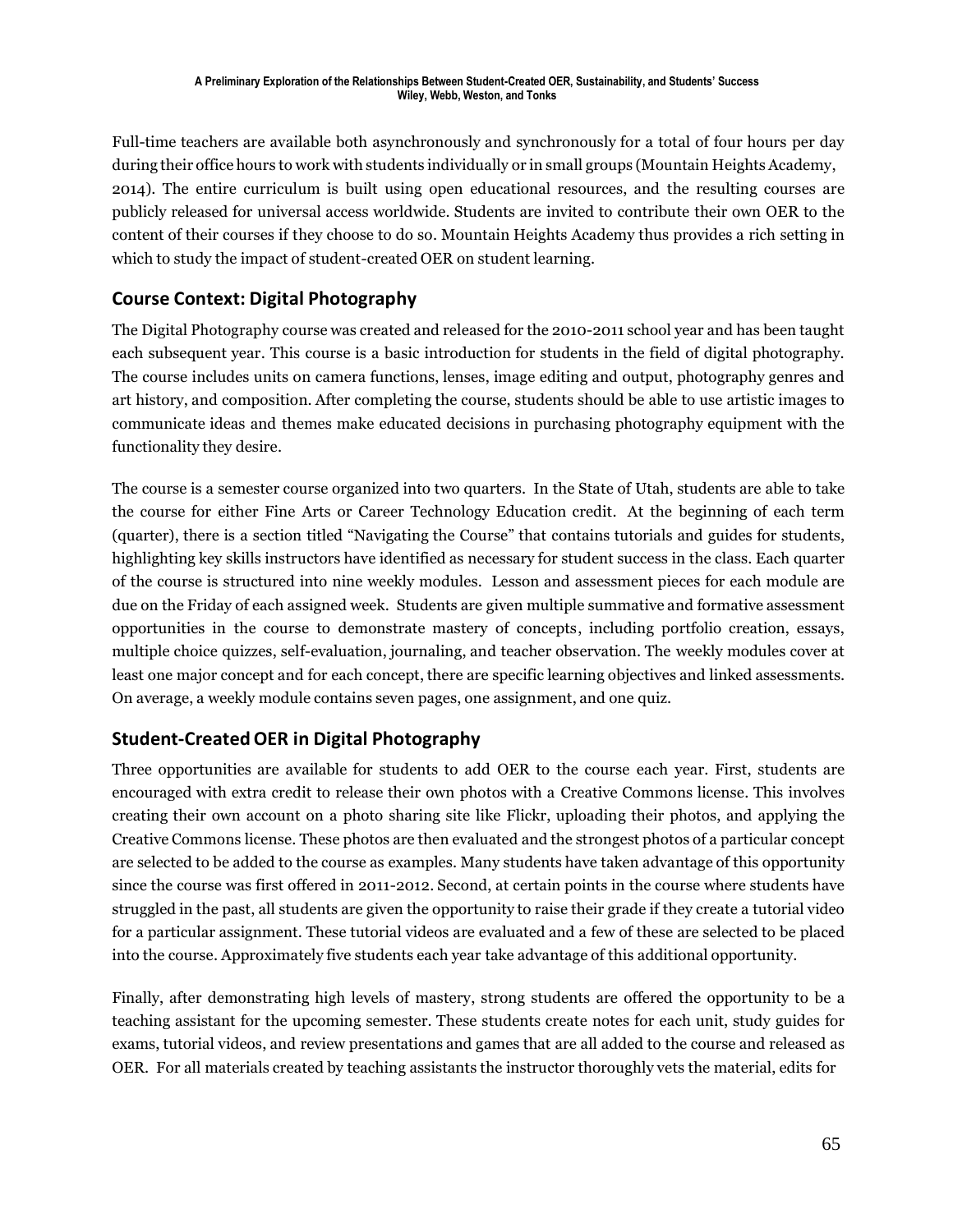formatting and quality, and then implements the OER in the course. As future teaching assistants work with the instructor, they revise and remix material that was created by prior teaching assistants.

#### **Learning Impacts of Student-Created OER**

When Digital Photography was first taught in 2011-2012 it contained no student-created OER. During the 2012-2013 school year the first collection of student-created OER was added, and additional studentcreated OER were added again in 2013-2014 and 2014-2015. By 2014-2015, between 5% and 10% of all course content was comprised of student-created OER.

During the 2011-2015 period the instructor, assignments, and grading criteria all remained stable. The only significant changes made to the course were the additions of student-created OER. This setting provides a compelling opportunity to ask questions and draw preliminary conclusions about the impact of studentcreated OER.

We examined student performance data from a cross section of class assignments including understanding basic photography concepts, applying photography processes to students' own compositions, synthesizing prior knowledge to create new work via tutorials and study of art history, and analyzing and evaluating students' own and others' work to give constructive feedback. We then ran a t-test for each assignment to determine if the average grade for the assignment had changed significantly over the period. The average grades and for each assignment are presented in Table 1.

#### Table 1

|                        | 2011-2012<br>$(n = 103)$ | 2014-2015<br>$(n = 78)$ | t        | D     | p < 0.05 |
|------------------------|--------------------------|-------------------------|----------|-------|----------|
|                        |                          |                         |          | 0.010 | $\ast$   |
| Filters                | 0.591                    | 0.766                   | $-2.617$ |       | $\ast$   |
| Popping                | 0.517                    | 0.686                   | $-2.387$ | 0.018 |          |
| Lenses                 | 0.554                    | 0.706                   | $-2.511$ | 0.013 | $\ast$   |
| Shutter Speed and ISO  | 0.592                    | 0.731                   | $-2.166$ | 0.032 | $\ast$   |
| Pixlr                  | 0.587                    | 0.718                   | $-1.850$ | 0.066 |          |
| Cropping               | 0.728                    | 0.831                   | $-1.695$ | 0.091 |          |
| Light and Exposure     | 0.587                    | 0.586                   | 0.004    | 0.997 |          |
| Camera Modes           | 0.715                    | 0.714                   | 0.015    | 0.988 |          |
| <b>Black and White</b> | 0.746                    | 0.733                   | 0.209    | 0.834 |          |
| Rules of Composition   | 0.824                    | 0.708                   | 1.756    | 0.081 |          |
| <b>All Assignments</b> | 0.638                    | 0.719                   | $-3.829$ | 0.000 | $\ast$   |

*Average Assignment Grades and T Test Values*

As shown in Table 1, average grades rose a statistically significant amount for 4 of the 10 assignments. The average grade for all assignments increased by eight points from 2011-2012 to 2014-2015. We calculated a t-test to determine if the difference between the average course grades in 2011-2012 and 2014-2015 were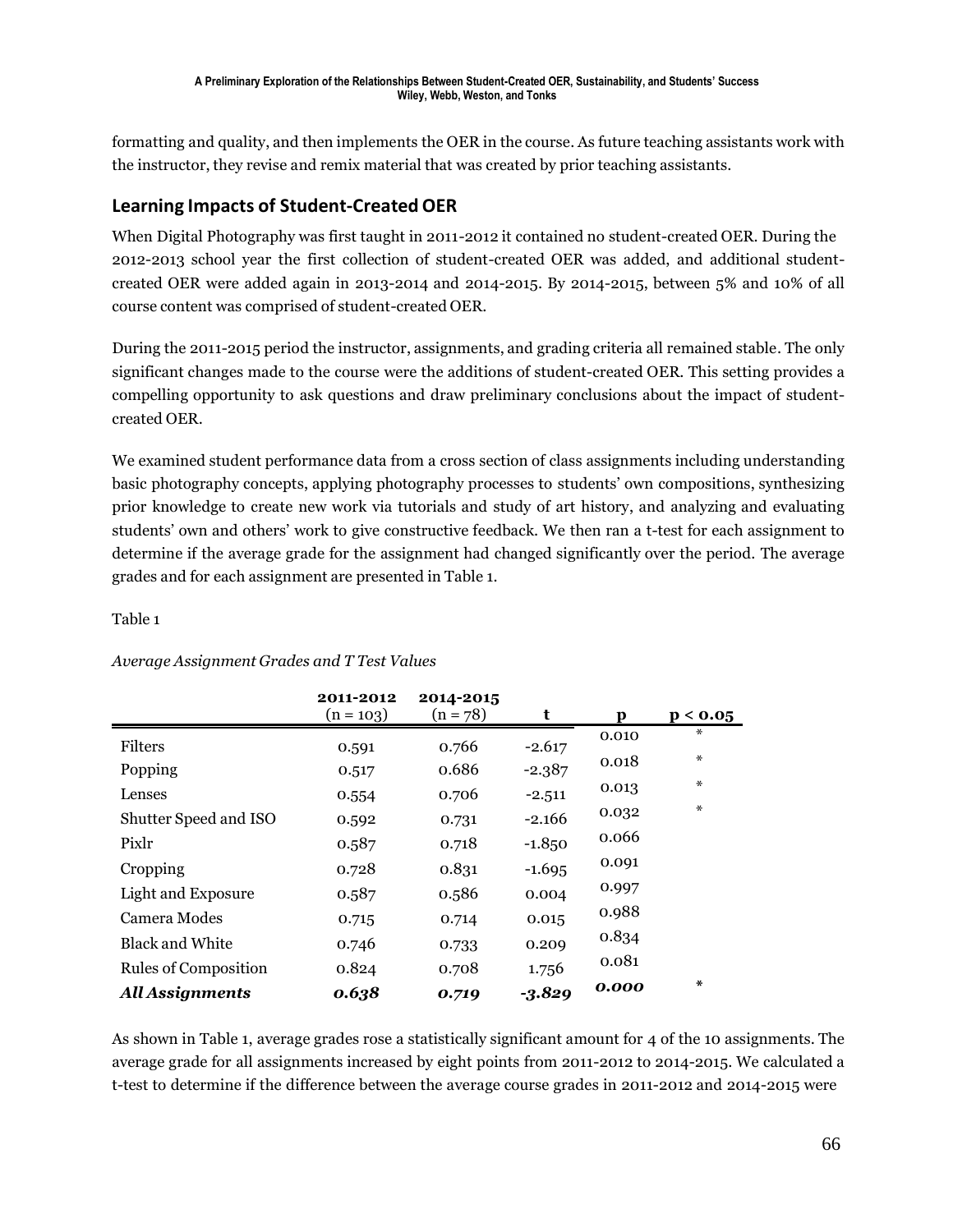statistically different from each other. The results indicate that the 2014-2015 scores are statistically significantly higher than the earlier scores ( $t = -3.829$ ,  $p < 0.001$ ).

### **Discussion, Limitations, and Implications**

The Digital Photography course was neither designed nor taught with the goals of providing a context for research on the sustainability of student-created OER or the impact of learning from student-created OER. Consequently, all of the conclusions described below must be considered preliminary and in need of additional research.

Students in the Digital Photography course were invited to create OER as an optional, extra credit activity. Very few students took advantage of this opportunity. This suggests that offers of extra credit alone may not be sufficient to incentivize a sustainable level of OER creation and maintenance. If the opportunity to create OER were integrated into required assignments as an option for students, as we saw in the Murray (2008), Randall et al. (2013), and Azzam et al. (2017) examples, we suspect a greater amount of OER would be created. The degree to which students will create and contribute OER in extra credit settings versus required assignment setting merits additional study.

While the overall trend of student grades increasing in a statistically significantly manner as additional student-created OER were added to the course and other course elements remained unchanged is encouraging, additional research is needed before broad claims regarding the degree to which studentcreated OER supports better student learning can be made. Given that student-created OER made up only five to ten percent of the course content by the end of the fourth year, our result is particularly surprising.

Future studies addressing similar questions may benefit by framing their research as dosage studies that look for relationships between the amount of student-created OER present in the course and degrees of difference in student performance across dosages. It seems unlikely that student performance will continue to increase as more student-created OER are added to the course. For example, while we found that when 5% to 10% of course content was comprised of OER, students experienced an 8-point improvement in their overall assignment score, we do not necessarily believe that if 15% to 20% of the course had been comprised of student-created OER we would have seen a 16-point improvement in student grades. The relationship between the amount of student-created OER added to a course and the resulting changes in student performance needs much more investigation.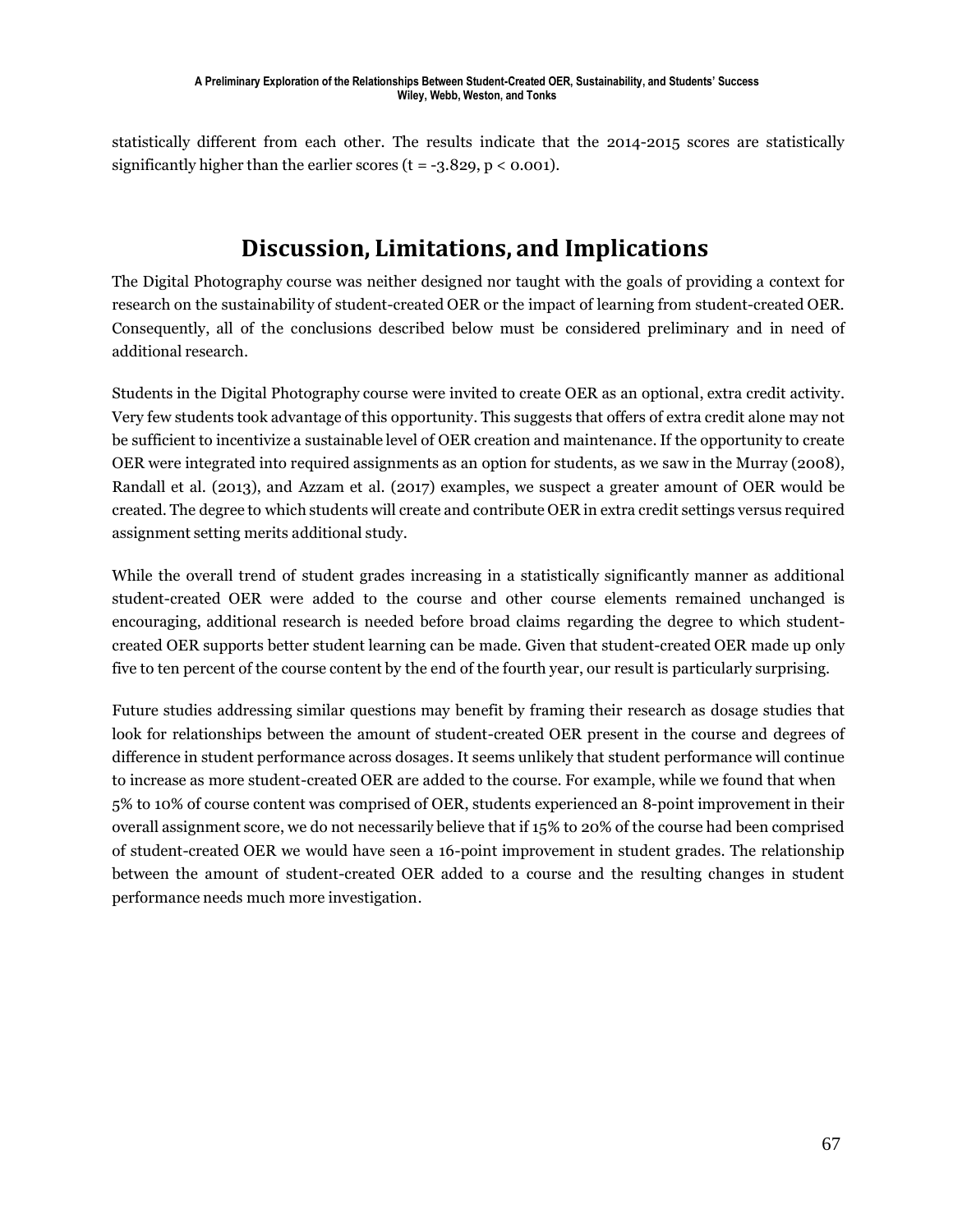### References

- Allen, E., & Seaman, J. (2016). Opening the textbook: Educational resources in U.S. higher education, 2015-16. Babson Survey Research Group. Retrieved from <http://www.onlinelearningsurvey.com/reports/openingthetextbook2016.pdf>
- Azzam, A., Bresler, D., Leon, A., Maggio, L., Whitaker, E., Heilman, J. ...McCue, J. D. (2017). Why medical schools should embrace Wikipedia: Final-year medical student contributions to Wikipedia articles for academic credit at one school. *Academic Medicine, 92*(2). Pp. 194–200. DOI: 10.1097/ACM.0000000000001381
- Department of Education. (2016). Table 304.10: Total fall enrollment in degree-granting postsecondary institutions, by state or jurisdiction: Selected years, 1970 through 2014. Retrieved from [http://nces.ed.gov/programs/digest/d15/tables/dt15\\_304.10.asp?current=yes](http://nces.ed.gov/programs/digest/d15/tables/dt15_304.10.asp?current=yes)
- Dholakia, U., King, J., & Baraniuk, R. (2006). What makes an open education program sustainable? The case of connextion. *Organisation for Economic Cooperation and Development*. Retrieved from <https://www.oecd.org/edu/ceri/36781781.pdf>
- Downes, S. (2006). Models for sustainable open educational resources. *Organisation for Economic Cooperation and Development.* Retrieved from <https://www.oecd.org/edu/ceri/36781698.pdf>
- Hewlett. (2016). Open educational resources [Web blog]. Retrieved from <http://www.hewlett.org/programs/education/open-educational-resources>
- Hilton, J., III. (2016). Open educational resources and college textbook choices: A review of research on efficacy and perceptions. *Educational Technology Research and Development, 64*(4). pp 573– 590. DOI: [10.1007/s11423-016-9434-9](http://link.springer.com/article/10.1007/s11423-016-9434-9)
- Open High School of Utah. (2009). Mountain heights academy: Charter application. Retrieved from [http://www.mountainheightsacademy.org/wp-content/uploads/2014/08/2013.02-Charter-](http://www.mountainheightsacademy.org/wp-content/uploads/2014/08/2013.02-Charter-Application-MHA.pdf)[Application-MHA.pdf](http://www.mountainheightsacademy.org/wp-content/uploads/2014/08/2013.02-Charter-Application-MHA.pdf)
- Mountain Heights Academy. (2014). Mountain Heights Academy: Annual report 2013-2014. West Jordan: UT: 2014. Retrieved from [http://www.mountainheightsacademy.org/wp](http://www.mountainheightsacademy.org/wp-content/uploads/2015/01/Annual-Report-%202013-2014-FINAL.pdf)[content/uploads/2015/01/Annual-Report-](http://www.mountainheightsacademy.org/wp-content/uploads/2015/01/Annual-Report-%202013-2014-FINAL.pdf) 2013-2014-FINAL.pdf
- Murray, J. B. (2008). Was introducing Wikipedia to the classroom an act of madness leading only to mayhem if not murder? [Web blog]. Retrieved 1 May, 2017 from [https://en.wikipedia.org/wiki/User:Jbmurray/Madness](https://en.wikipedia.org/wiki/User%3AJbmurray/Madness)
- Parry, M. (2009, September 3). Utah State U.'s OpenCourseWare closes because of budget woes [Web blog]. *The Chronicle of Higher Education*. Retrieved from [http://www.chronicle.com/blogs/wiredcampus/utah-state-us-opencourseware-closes-because](http://www.chronicle.com/blogs/wiredcampus/utah-state-us-opencourseware-closes-because-of-budget-woes/7913)[of-budget-woes/7913](http://www.chronicle.com/blogs/wiredcampus/utah-state-us-opencourseware-closes-because-of-budget-woes/7913)